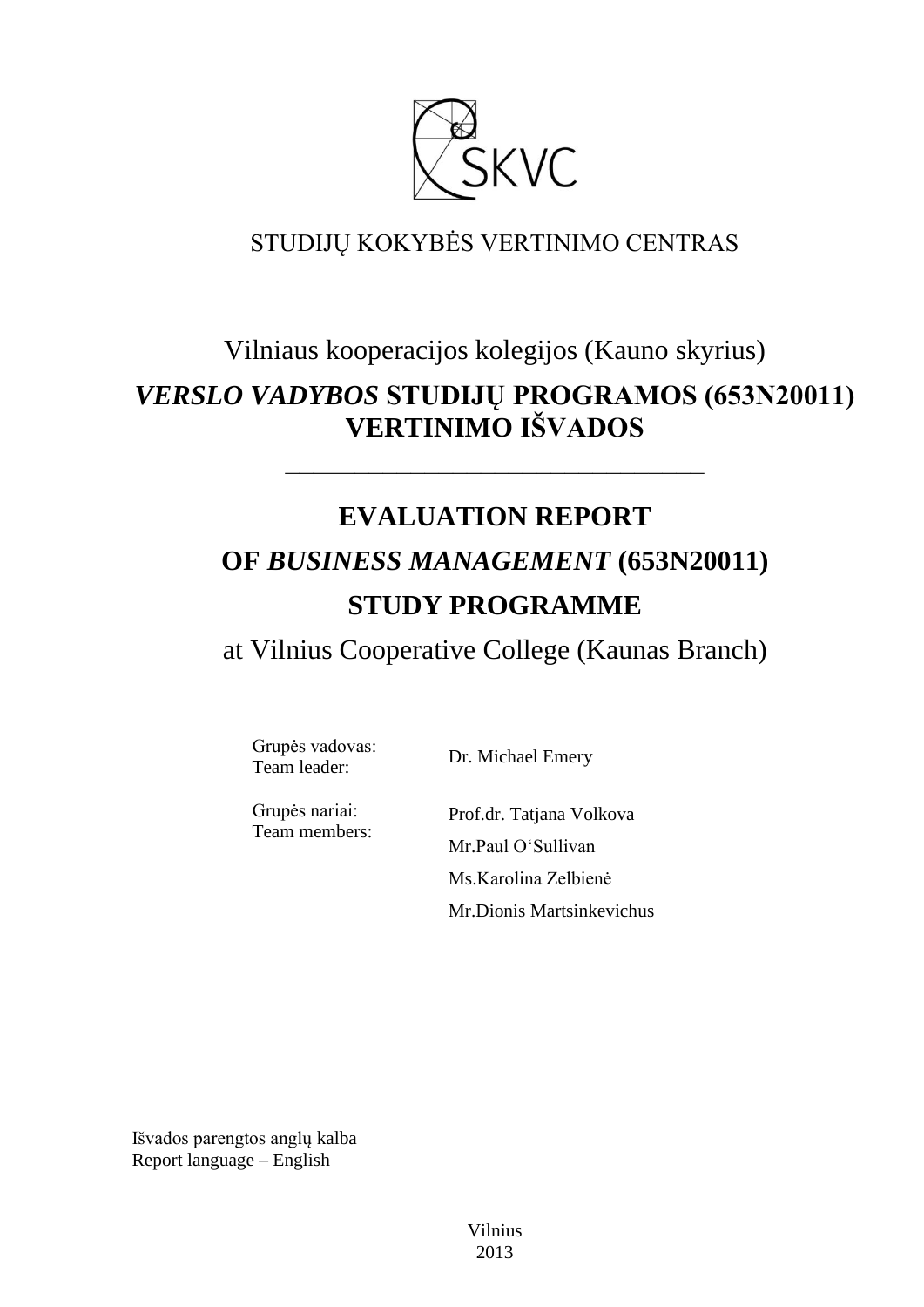# **DUOMENYS APIE ĮVERTINTĄ PROGRAMĄ**

| Studijų programos pavadinimas                           | Verslo vadyba                           |
|---------------------------------------------------------|-----------------------------------------|
| Valstybinis kodas                                       | 653N20011                               |
| Studijų sritis                                          | Socialinių mokslų                       |
| Studijų kryptis                                         | Verslas ir vadyba                       |
| Studijų programos rūšis                                 | Koleginės studijos                      |
| Studijų pakopa                                          | Pirmoji                                 |
| Studijų forma (trukmė metais)                           | Nuolatinė, 3 metai, ištęstinė, 4 metai  |
| Studijų programos apimtis kreditais                     | 180                                     |
| Suteikiamas laipsnis ir (ar) profesinė<br>kvalifikacija | Verslo ir vadybos profesinis bakalauras |
| Studijų programos įregistravimo data                    | 2002-06-26 Nr.1190                      |

# **INFORMATION ON EVALUATED STUDY PROGRAMME**

–––––––––––––––––––––––––––––––

| Title of the study programme.                          | <b>Business Management</b>                          |
|--------------------------------------------------------|-----------------------------------------------------|
| State code                                             | 653N20011                                           |
| Study area                                             | Social sciences                                     |
| Study field                                            | Business and management                             |
| Kind of the study programme                            | College studies                                     |
| Study cycle                                            | First                                               |
| Study mode (length in years)                           | Full-time (3 years), Part-time (4 years)            |
| Volume of the study programme in credits               | 180                                                 |
| Degree and (or) professional qualifications<br>awarded | Professional Bachelor of Business and<br>Management |
| Date of registration of the study programme            | 26-06-2002 Nr.1190                                  |

Studijų kokybės vertinimo centras

The Centre for Quality Assessment in Higher Education

©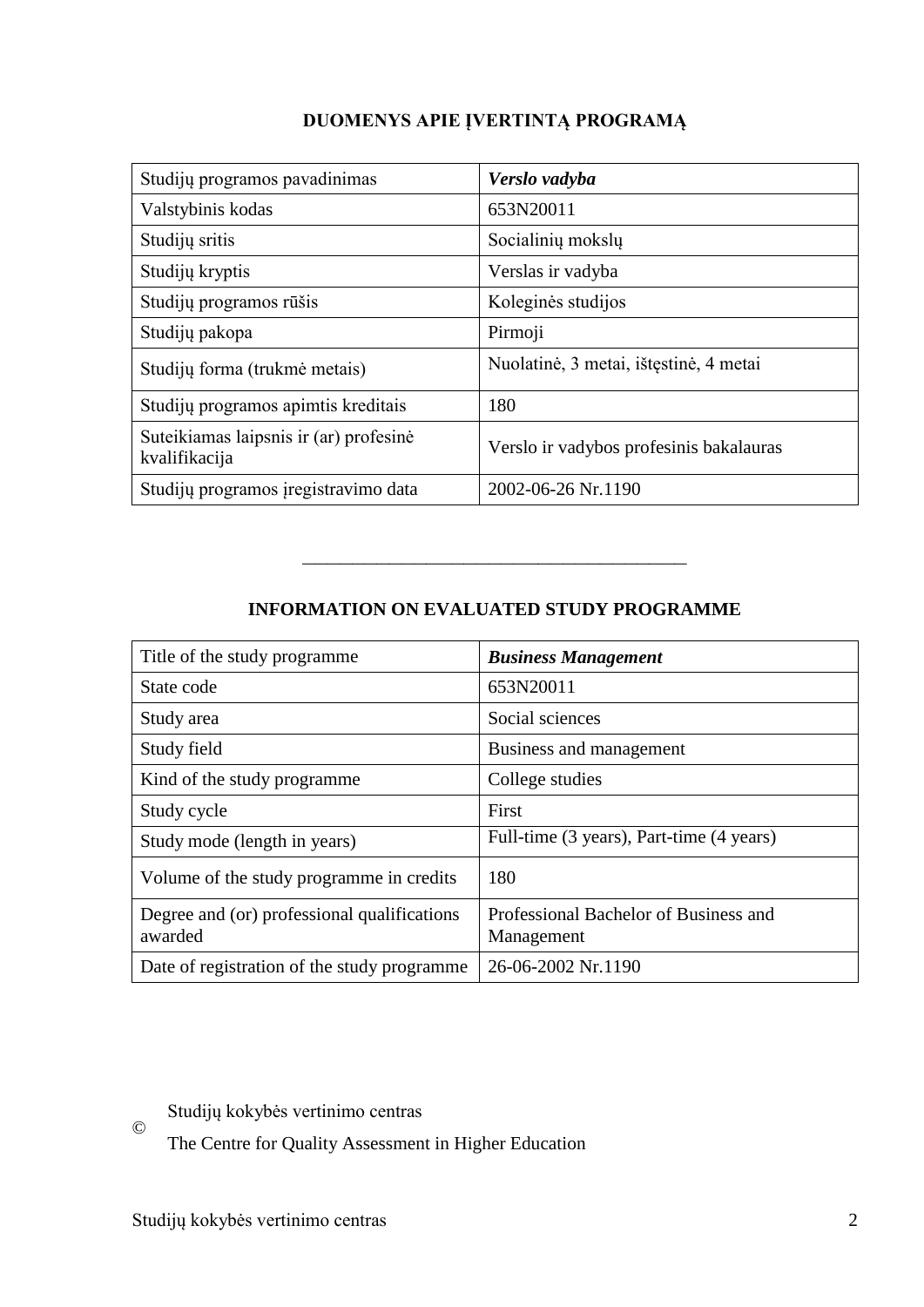# **CONTENTS**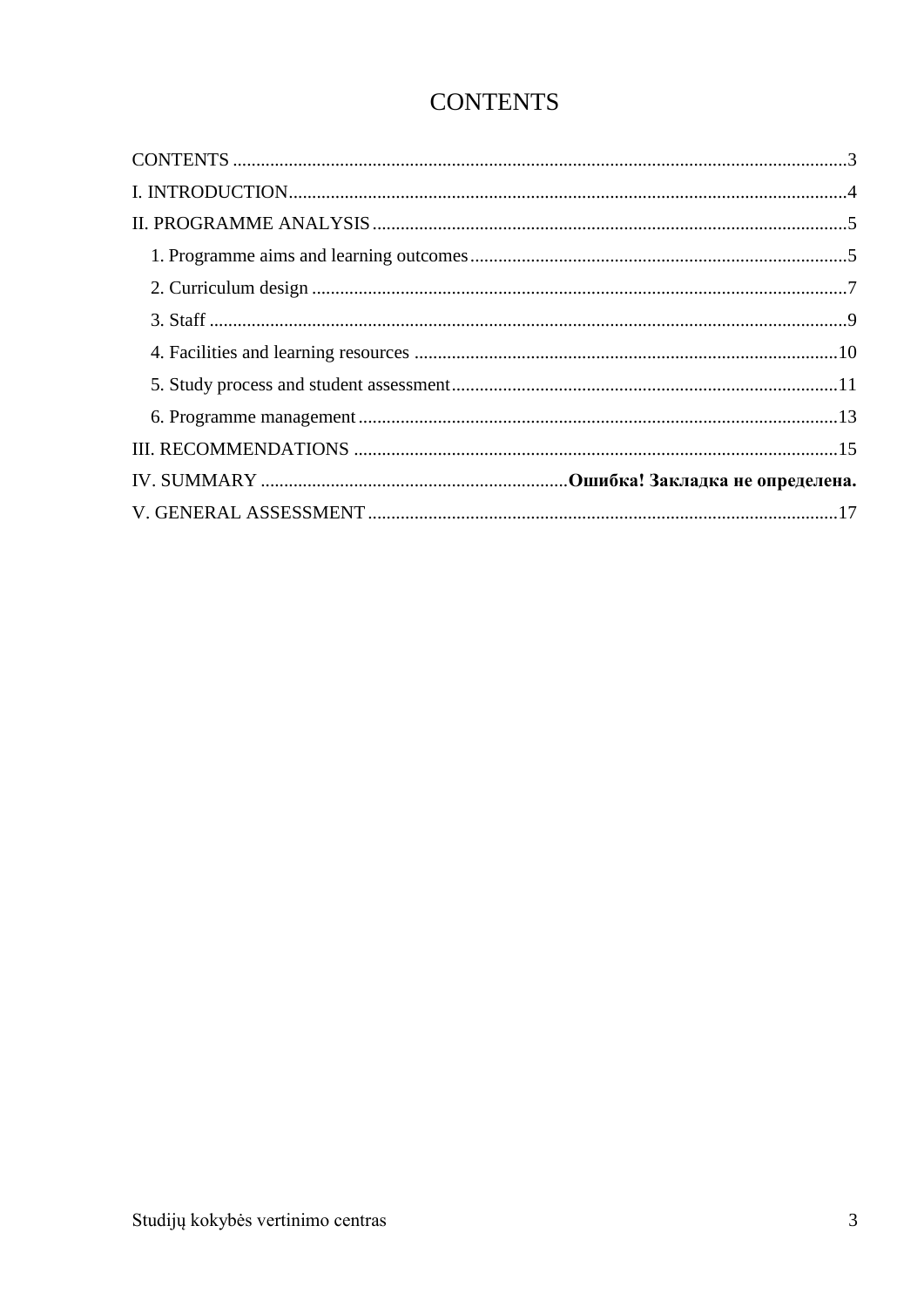#### I. INTRODUCTION

In accordance with the Lithuanian law on Higher Education and Research, dated 30 April 2009 (No XI-242), with the Procedure for the External Evaluation and Accreditation of Study Programmes approved by Order No ISAK-1652 of 24 July 2009 of the Minister for Education and Science of the Republic of Lithuania (*Official Gazette*, 2009, No 96-4083) and the order of the Minister of Education and Science of Lithuania "Re. General Requirements for the study programmes" (9th April 2010: No. V-509), an External Evaluation Team (hereinafter the expert team) has conducted an Evaluation of the Professional Bachelor degree study programme in Business and Management which is implemented by the Department of Management at Vilnius Cooperative College (hereinafter VCC).

In conducting their evaluation of the Study Programme, the expert team has acted in compliance with the "Methodology for Evaluation of Higher Education Study Programmes" (Order No 1-01-162 of 20 December 2010 of the Director of the Centre for Quality Assessment in Higher Education).

Following the guidance of the Lithuanian Centre for Quality Assessment in Higher Education (hereinafter SKVC). VCC has prepared a self-evaluation report (hereinafter SER) for the study programme Business Management, which is being carried out in full-time and part-time study forms, in Vilnius and Kaunas branches. After completing this study programme the graduates are awarded Business and Management Professional Bachelor qualification degree and get Professional Bachelor Diplomas.

Self-evaluation has been carried out by the working group formed by the Director order No. 1- 153, on 17 April, 2012. The working group was assisted of all College departments, teachers and students. The forming of the self-evaluation preparation working group, the distribution of responsibility and the group was scheduled and is presented in SER (Appendix 2.)

VCC is a non-state higher education institution and was founded in 2000 by CE Union of Lithuanian Cooperatives. The College has branches in Vilnius and Kaunas, accredited 9 study programmes. In 2012 – 2013, according to there are 7 study programmes offered in 3 study areas, 991 students are instructed by 82 teachers SER (p. 4 (3)). During the site visit the expert team noticed that there is another title of VCC used for marketing purposes in English - Vilnius Cooperative University of Applied Sciences, this should be reconsidered in order not to mislead potential students and to position internationally as Vilnius Cooperative College.

The Business Management programme shares the same code with the study programme delivered in the VCC campus in Vilnius. There was strong interaction between SER members from both campuses in preparing SER which was demonstrated during the meeting with the representatives of the SER team.

Studijų kokybės vertinimo centras 4 The international external evaluation of the programme took place on Wednesday, 15th of May, 2013 and included a site visit to the University both campuses in Vilnius and Kaunas. In addition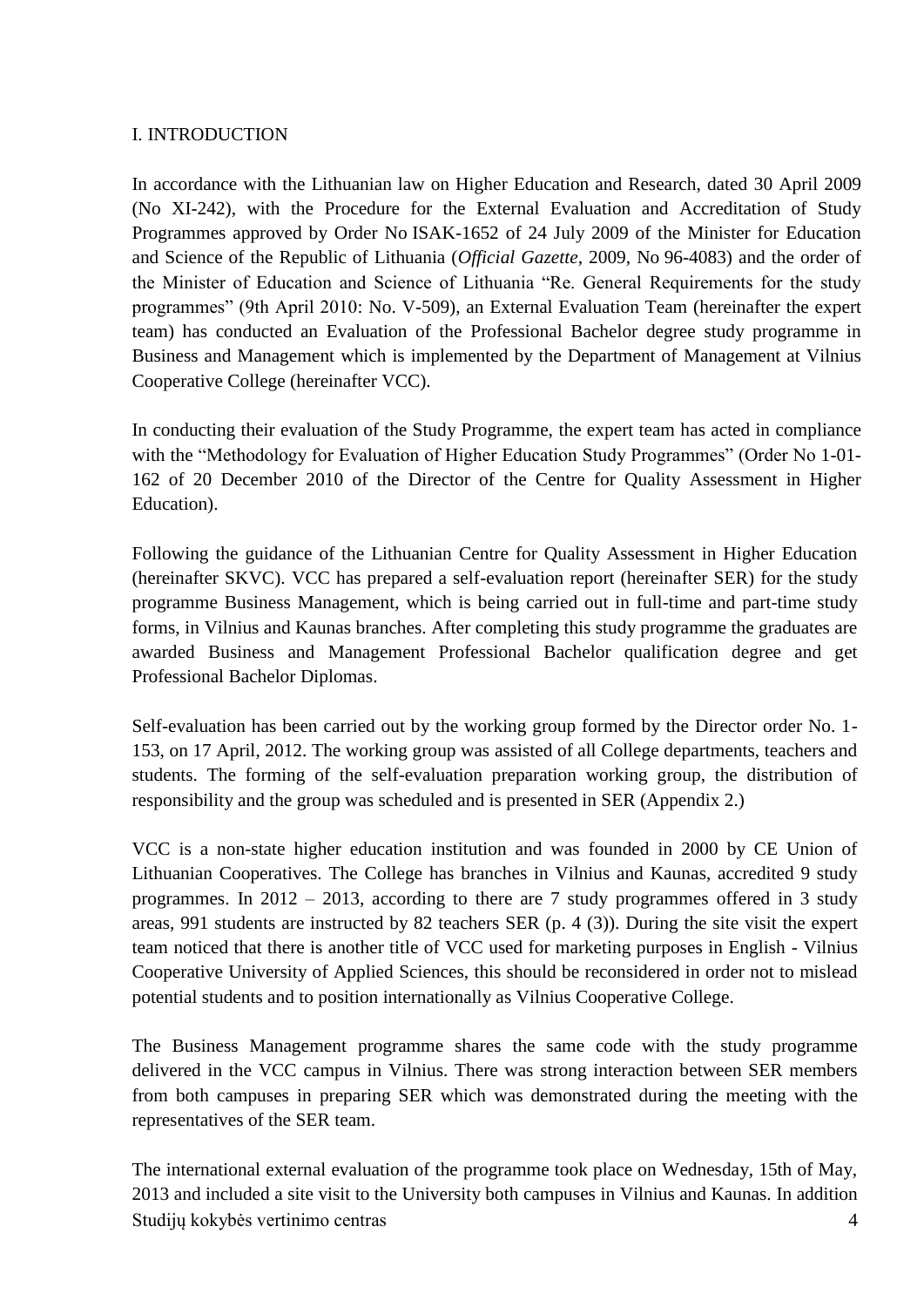to its examination of the SER, the expert team collected information, data and evidence on which to base its conclusions in the course of the field visit through meetings and other means. During the field visit the following meetings in both campuses in Vilnius and Kaunas took place:

- Meeting with administrative staff of VCC;
- Meeting with the staff responsible for the preparation of the SER;
- Meeting with teaching staff;
- Meeting with students;
- Meeting with graduates;
- Meeting with social partners;
- Visiting and observing various support services (classrooms, library, computer services, etc.);
- Examination and familiarization with students" final projects, examination material.

The team of experts was led by Dr. Michael Emery (UK) and the other team members were Mr. Paul O"Sullivan (Ireland), Prof. dr. Tatjana Volkova (Latvia), Ms. Karolina Zelbiene (Lithuania) and Mr. Dionis Martsinkevishus (student member, Lithuania). A brief oral feedback was provided by the Team leader at the end and of the site visit. The expert team later reviewed its findings and produced a written draft report which was submitted to SKVC. The College had the opportunity to comment on the draft report prior to its publication.

## II. PROGRAMME ANALYSIS

## *1. Programme aims and learning outcomes*

The programme aims and learning outcomes are well defined, clear and publicly accessible and well communicated among students and stakeholders and are based on the academic and/or professional requirements, public and labor market needs. Appropriately, the learning outcomes are linked to the study programme, the study methods and the study subjects.

The purpose of the study programme is related to the mission of VCC and strategic objectives which are stated in the strategic plan of VCC for 2010-2015. According to SER (p.6 (24.)) the programme aims are to prepare business managers who can evaluate business environment, prepare the enterprise (headquarter) activity plans based on economic and financial calculations and organize, coordinate and control their implementation, guide and motivate staff, evaluate the possibilities of business expansion and work in a permanently changing environment. It helps to develop student's abilities that reflect expected level of the first cycle studies that is within the Lithuanian Qualification Framework and the expert team confirms this. The aims and learning outcomes are consistent with the level of studies and the undergraduate programme and the professional bachelor qualification degree in management is awarded after completion of studies.

As it is stated in the SER (p.5 (18)) the VCC by implementing the Business Management study programme, seeks to contribute to the economic growth and generating the main condition of growth, i.e. preparing high quality specialists having the contemporary professional skills,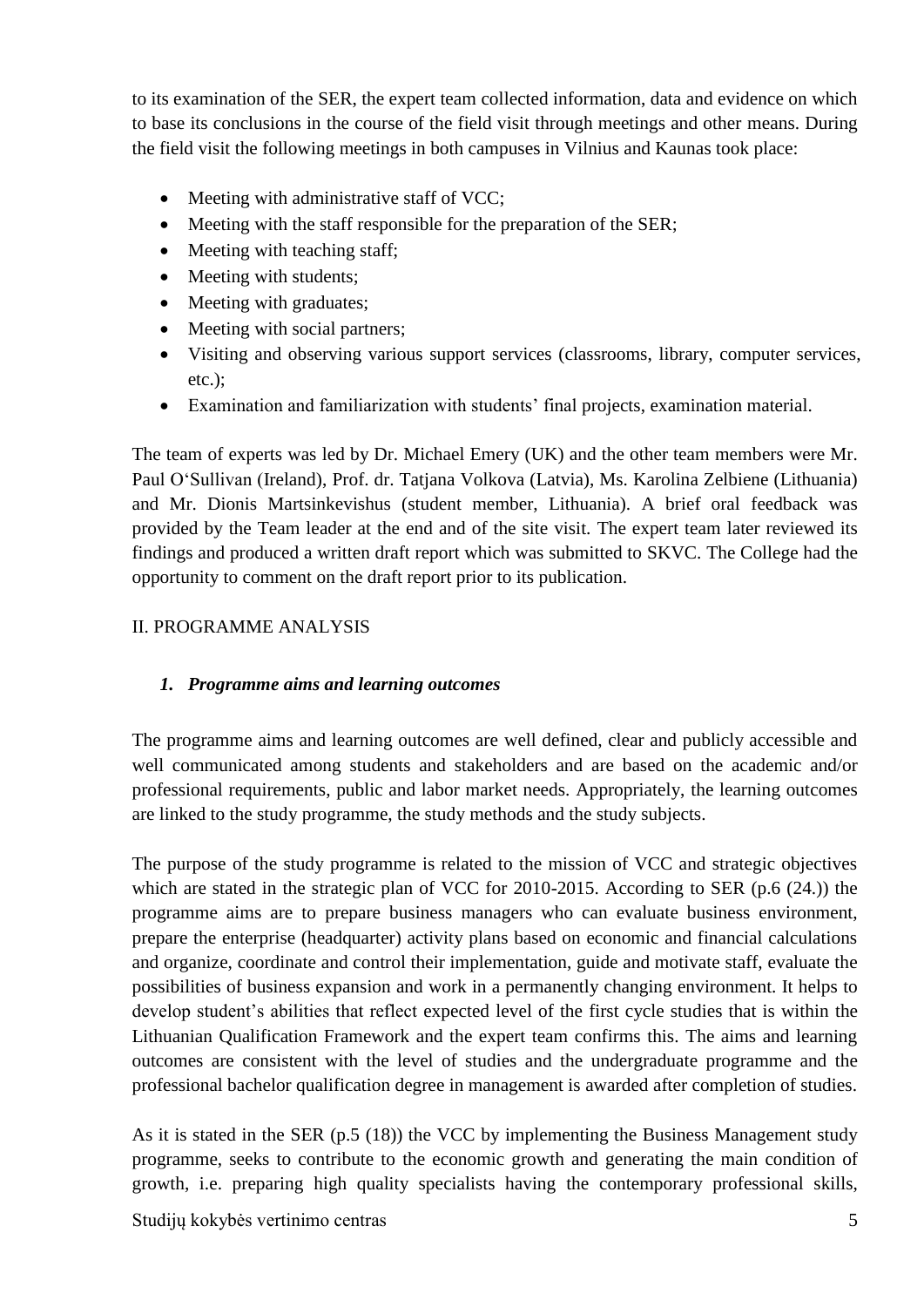abilities and the need for a continuous improvement, able to solve and organize the activity of an enterprise and its headquarters and execute other functions of a management specialist; find and develop their own business.

The Business Management study programme has 3 specializations: Trade Business Management, Business Administration and E-business Management. The VCC considers that this makes the programme special as compared to other programmers of the business and management type in VCC and other Lithuanian similar institutions. This particular study programme is the most popular one among other study programmers at VCC, it is the choice of almost 1/3 of all the VCC students (SER, p. 6 (23)).

There is a demand for the study programme graduates as it is determined by the expansion of the sectors of trade and services in Lithuania. The College is surveying graduates about compliance of acquired competencies with the demand of labor market. Although there are 13,4% registered and not employed during a year. At the same time it was admitted during site visit that the unemployment rate of graduates of year 2012 is among one of the lowest among College graduates according to the magazine "Veidas" (2013/03/18) based on data of the Lithuanian Labor Exchange.

There is clear evidence that in 2008-2012, **the number of the enrolled students to the Business Management study programme is declining**. Admission to the non-state colleges in Lithuania reduced 30% in 2008-2012. The number of applicants to VCC Business Management program has decreased by 80% during the last five years. Regarding of further development of study program to meet needs of the labor market there is a clear trend that the target group of students is part time students. The expert team addressed this issue during the site visit and got clear information that VCC administration has already considered this issue and going to implement the distance learning mode to target new emerging needs of students and labor market (for example the wish of former students, who emigrated to other countries, to complete the studies at VCC from abroad, etc.) One of the reasons for declining number of students in this particular program is associated also with new study programmers introduced by VCC to respond to changing market demands.

The subjects of the Study programme specializations Trade Business Management, Business Administration, E-business Management, extend the knowledge and abilities needed for a particular professional activity. The volume of every specialization is 12 credits each. Students choose one of the specializations in the second year of studies.

There is no clear alignment of aims of specializations and study program. The aim of Trade Business Management specialization is to enhance the capacity to organize the process of purchase and sale of goods, form and manage the range of products, simulate the movement of goods in local and international markets. At the same time during meeting with academic staff some opinion was communicated that the reason for offering this specialization is that 22 % of Lithuanian GDP is related to trade and " professional cashiers" are needed. The purpose of the programme is to prepare managers and thus VCC have to be sure that in this specialization emphasis is on a broader set of competencies rather than on the front desk responsibilities.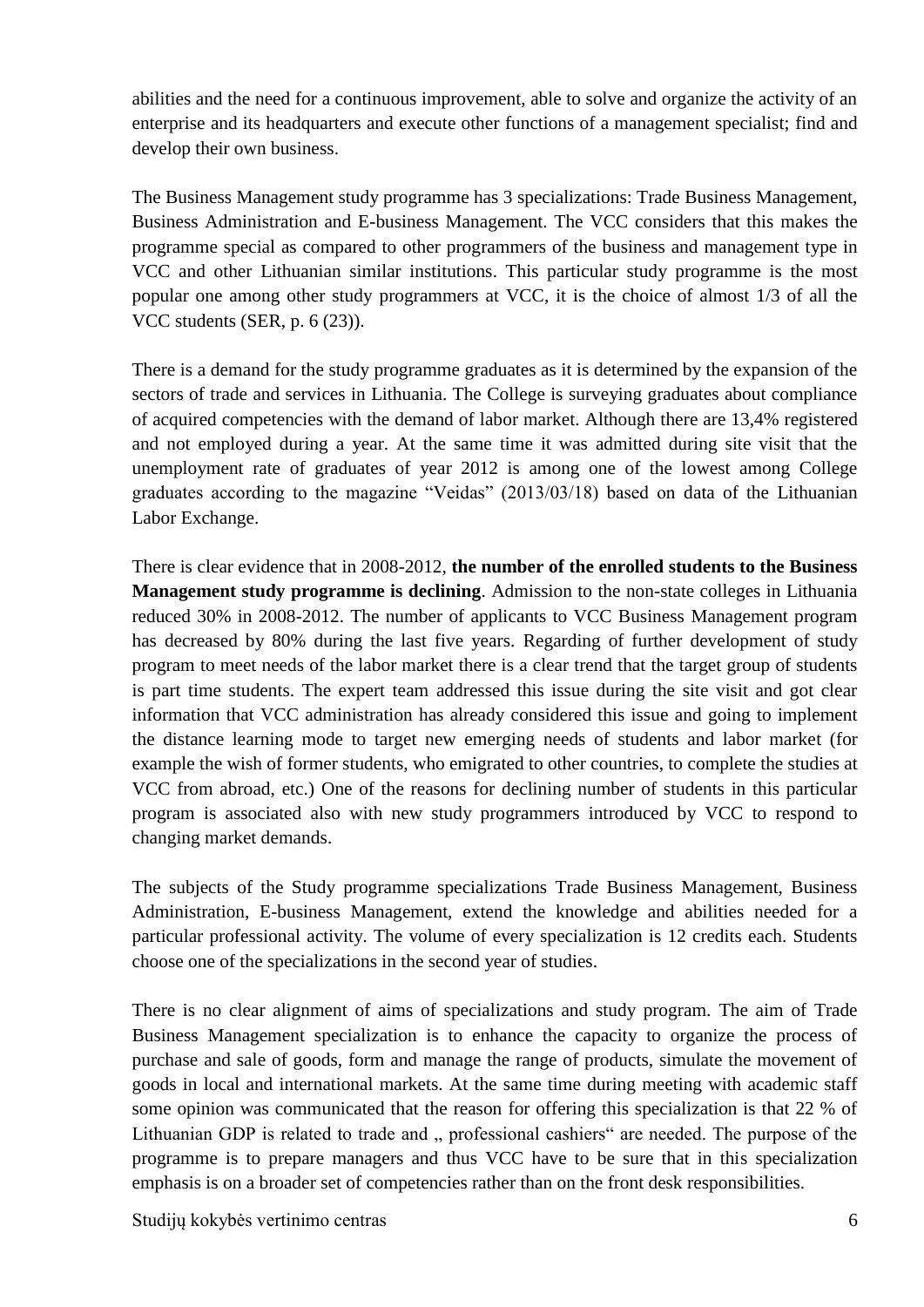During the meetings with academic staff as well as during the meetings with graduates both in Vilnius and Kaunas it was repeatedly noted that the word Trade Business Management specialization still has an association with 'professional cashiers' even if the aim of the program is much wider. We find it a challenging situation for the program positioning and recommend a stronger emphasis on entrepreneurship in the curriculum.

The aim of Business Administration specialization is to enhance the capacity in effective administration of the enterprise (headquarter) activity, supervise the group of project preparation and implementation; assess the possibilities of business development in international markets. It is necessary to admit, that specialization Business Administration title and content need to be reconsidered as approach that business is administrated is outdated as it is also been outlined by the representatives of academic staff during the meeting: "Business Administration specialization needs to be repositioned as market side slightly changed" and suggested that moving emphasis on Entrepreneurship direction would be helpful.

As the study program aims state that this program is seeking to prepare graduates who can create own companies there is a clear need to consider introduction of the course in Entrepreneurship to enhance development of skills to set up new businesses.

The aim of E-business Management specialization is to enhance the capacity to analyze and systemize the information necessary for the business in the virtual environment, create models of e-business, make use of the virtual network access in business and this is relevant to emerging market needs.

One area missing for this study programme and specializations is an international approach, this leads to suggestion that more international aspects could be emphasized in the programme. At the same time during the site visit the information was provided by administrative staff that VCC is going to open double degree study program with foreign partner from Finland. VCC administration is looking to recruit international students, including from Russia. It proves that VCC is seeking new opportunities to improve the quality of study program.

The title of the programme, its learning outcomes, content and the qualifications offered are compatible with each other and focus on business and management except for the issues addressed above.

## *2. Curriculum design*

The purpose, aim and content of the study programme meet legal requirements. The total credits are 180. The full-time studies continue for 3 years (6 semesters). Part-time studies continue for 4 years (8 semesters). The volume of one study year is 45 credits. One study credit takes 25-27 conventional student working hours. The different number of credits in semesters (21 and 24 credits) is conditioned so that every subject is scheduled to be completed within one study year.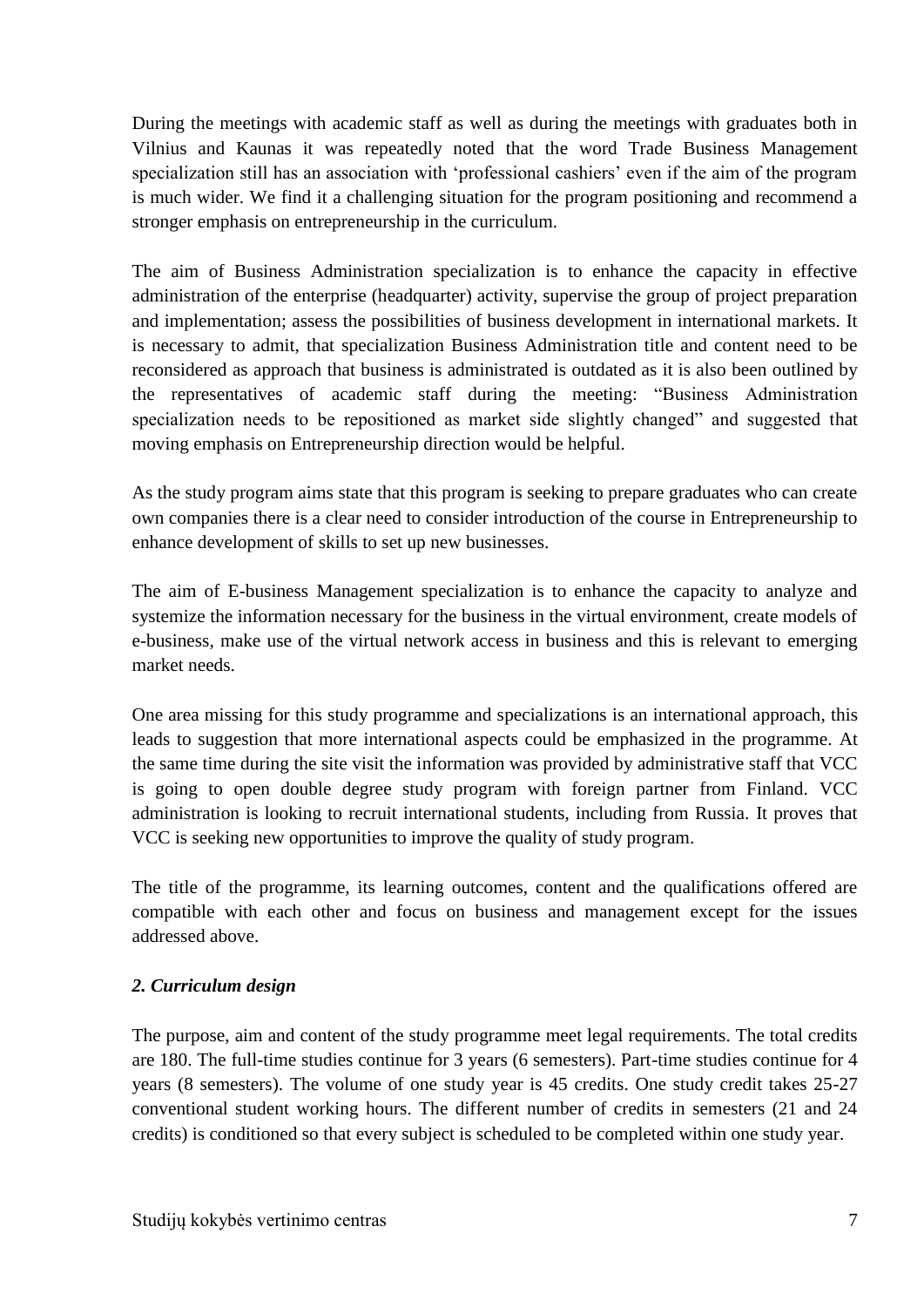The number of study subjects per semester does not exceed seven in the study programme. The volume of one subject is no less than 3 credits. The volume of subjects and their place in the study plan is related to the learning outcomes. The studying of each subject ends with an exam or evaluation of a student's (or a group of students) individually performed project work.

The logic layout of the programme over 3 years for full time and 4 years for part time studies and the sequence of the subjects are evenly spread, subjects are not repetitive and are logically progressive. The supplementary details on the content of the subjects are included in the SER annex. Upon examination of the subjects and also examples of the student"s independent work, the content and challenge is appropriate for an undergraduate programme.

VCC ensures practical learning at all important levels. To form practical professional knowledge, abilities and automatic actions is the professional practical training provided, which is coherently set out in the study plan and create preconditions for the achievement of learning outcomes. Business Organization and Modeling practical training is carried out in the simulation practical training firm at College in the second (in part-time studies – third) study year. Professional training is carried out according to the chosen specialization in trade, production, service enterprises in the third (in part-time studies – fourth) study year. Special study plan part embraces Final professional training in the business company, the Final Project and optional subjects. The Final professional training, which aims at analyzing the enterprise's activity, collecting data for the Final Project and conducting research, is performed and the Final Project is prepared in the last semester of studies. The greater emphasis on research methodology helping to build theoretical framework for analysis in the Final Project during studies needs to be elaborated.

The content and the teaching methodology used ensure that the intended learning outcomes at study programme and subject levels are attainable. There are clear links between the programme LO and those of the subjects as indicated in the SER in some detail and also particularly so in the very full subject descriptors. Business Management study programme content and the study methods are updated, considering the analysis and solutions of situations and cases; as well as the development of students" critical thinking and application of the study programme for teaching in a foreign language.

The scope of the programme is sufficient to ensure learning outcomes. The professional development opportunities of staff are provided thus ensuring that the latest issues in business are presented in the study subjects. However, some subjects could be considered for inclusion within this study programme. At the same time the suggestion is to put greater emphasis on core management subjects in the study program like Leadership and Change management, Project management, Public speaking, Client relationship management, etc. as well put greater emphasis on the development on personal development and soft skills needs to be addressed to reach the aims of the study program.

The Study Programme Committee and Management Department who are responsible for the implementation and updating of the programme during annual evaluation of the study programme needs closer attention paid to the needs of changing labor market, comments and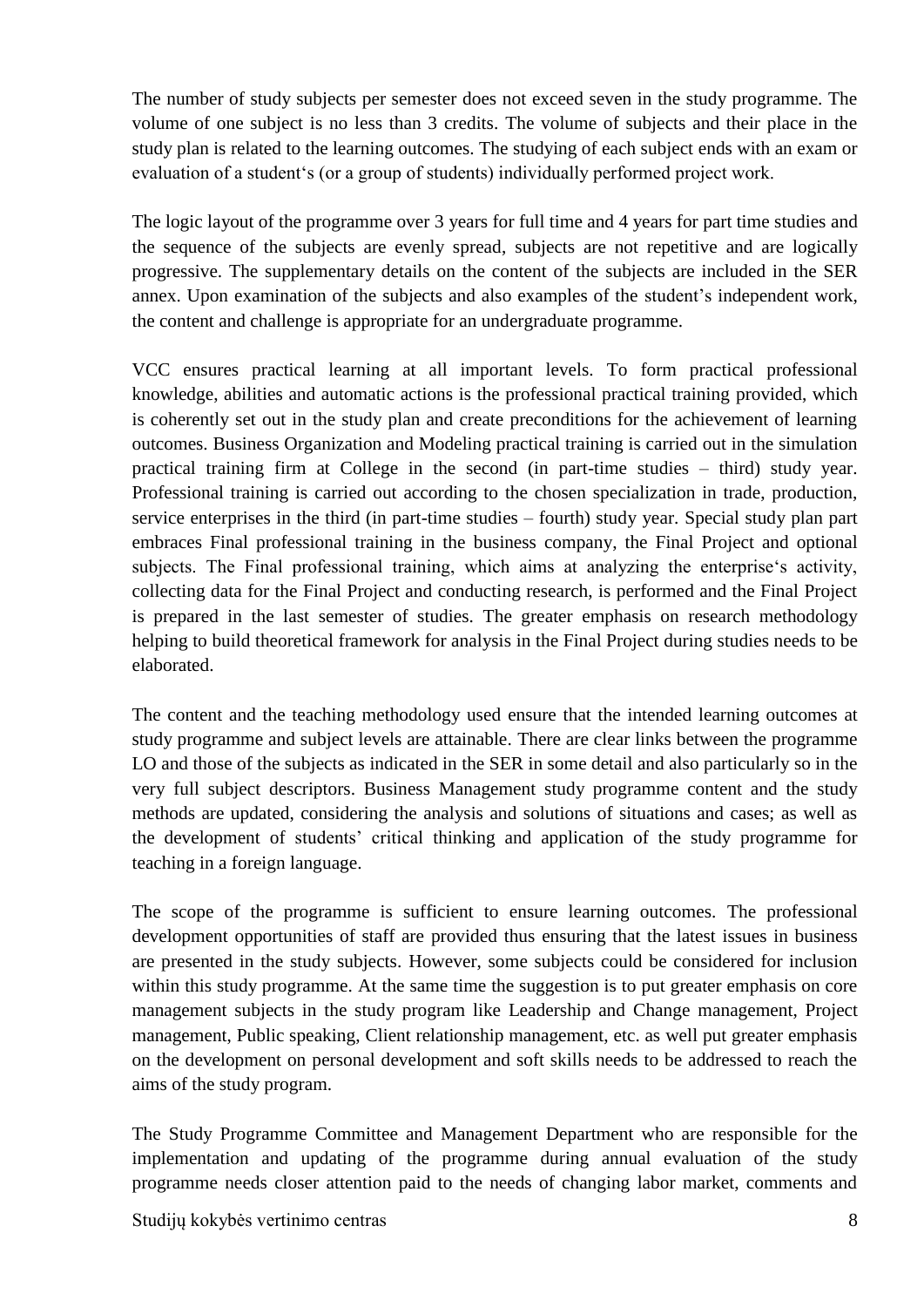recommendation of students and wider stakeholders. The wider involvement of graduates and stakeholders are needed in order to ensure that the curricular content of the programme reflects the latest achievements in science, art and technologies and changing market needs. The establishment of advisory board inviting representatives from business community should be considered.

# *3. Staff*

In 2008, in VCC Kaunas branch worked 50 people. In five years the staff number has decreased by 26%. In 2012 there were 37 employees (SER, p. 11(55)).

The teaching staff is formed according to Lithuania Republic law regulations and other normative documents and the data presented in the SER confirms the fact that VCC Kaunas branch teaching staff"s practical and academic experience is sufficient to ensure learning outcomes of the program.

All the teachers have Master's degrees in various scientific fields. Teaching staff composition fulfils all the formal criteria: 83% of teachers have no less than 3 years of practice in the sphere of the taught subject, 20% of study field subjects are taught by scientists, 20,8% teachers have scientific degree, the number of students per one teacher establishment is appropriate (27) (SER, p. 12 (66)).

40% of the teaching staff is full-time employees at VCC Kaunas branch. The remaining teachers have other colleges, universities or other enterprises as their primary employers. The VCC is increasing involvement of all the social stakeholders, appointing supervisors and reviewers of final projects, members of qualifying boards.

The structure of the academic staff according to the age groups is not balanced, almost 40% of teachers belong to the group of mature aged teachers (more than 50 years old). This requires closer attention from the administration to ensure that age balance is much better achieved.

VCC creates conditions for the professional development of the teaching staff necessary for the provision of the programme. During the last 5 years teachers participated in other 10 projects which contributed to the development of competencies. On average 6 teachers and workers yearly participated in internships, on the average 1 teacher conducted lectures at foreign institutions. It was proved during the meeting with academic staff that on average 16 days of professional development are provided by the VCC. Current teaching methods are widely applied. The teacher"s professional development is organized considering the needs of the study process, the strategic plan, teachers" requests and their worked-out scientific-teaching plans.

The College has 38 foreign partners. The teachers have numerous possibilities to go abroad for training or give lectures themselves. There are also many projects carried out by VCC thus providing possibilities for academic staff to develop their qualification. E.g., 25% of teachers of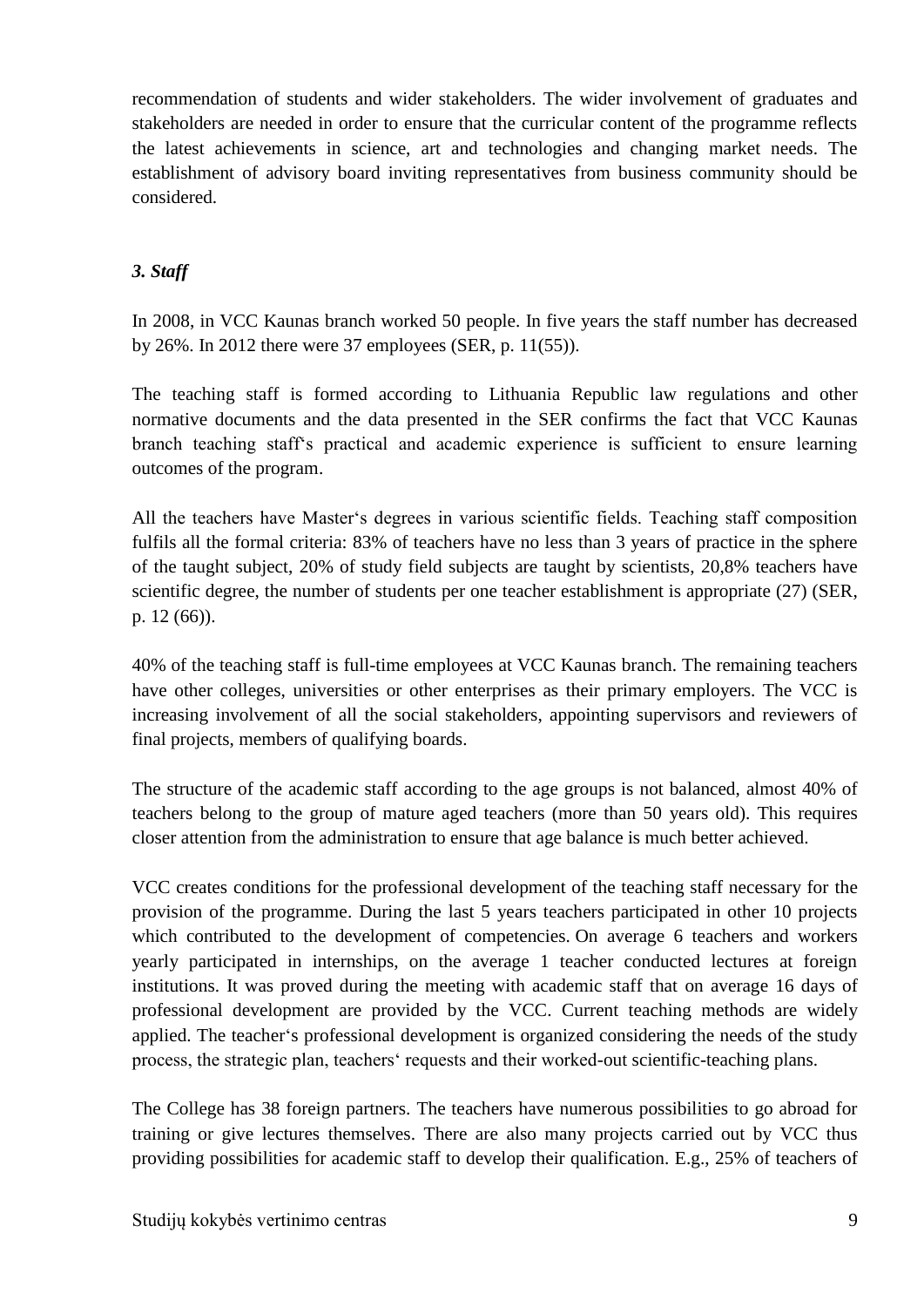the current programme work in the Project "Updating of VCC study programmes and development of internationalization"(SER, p. 14 (78)).

Various academic staff participated in projects, internships, conducted lectures at foreign institutions. Research activities are integral part of the academic staff. Academic staff of VCC prepares articles, publications and part of them are published scientific articles in recognized scientific journals and databases. All the teachers participated in conferences and seminars. New study materials are prepared. There is a number of external research projects, in which those College teachers who executed the Business Management programme participated and prepared the final projects.

The expert team confirms that teaching staff"s composition ensures an adequate level of provision of the program, however the possibility to invite foreign exchange lectures in the programme should be considered. As well as current English language skills among students and staff should be addressed as an area for further improvement.

## *4. Facilities and learning resources*

The general registered area of premises of the College in Kaunas is more than 3 thousand square meters which exceeds minimum of premises per student ratio set by MOSTA (Research and Higher Education Monitoring and Analysis Centre).

The premises are situated in a very convenient part of the city and are positioned on the three floors of the historical building. They conform to the occupational safety and health and hygiene requirements. During evaluation visit team got convinced that the premises for studies are adequate both in their size and quality, has adequate arrangements for students' practice.

The teaching and learning infrastructure is sufficient and good quality. In the College rooms there are 82 computerized working places with various software and stationary or mobile video projection equipment and sound amplification equipment. Students use their laptops in computer rooms, the library and the dormitory reading hall. Much additional technical equipment is used for execution of studies: the video projection equipment in rooms, the CD players for the teaching of languages, printing and copying machines for the individual tasks, etc. There is a high-speed optical Internet connection, in the training part and the dormitory there is a wireless Internet access and an electronic diary. However there is a space for further improvement as currently not all the rooms are equipped with the stationary computerized working places for teachers and video projecting equipment.

VCC has adequate arrangements for student"s practice. For the development of practical entrepreneur automatic actions, the business practical teaching firm "REDOS DEIMANTAI" is established, where the activity of a real business enterprise is simulated, is implemented. Students perform functions of staff, finances, purchases, sales and marketing departments. The document management system "Kontora"is installed and the new version of the recording system "Stekas plius" (Students' record module) is integrated. Both systems operate in the Web environment.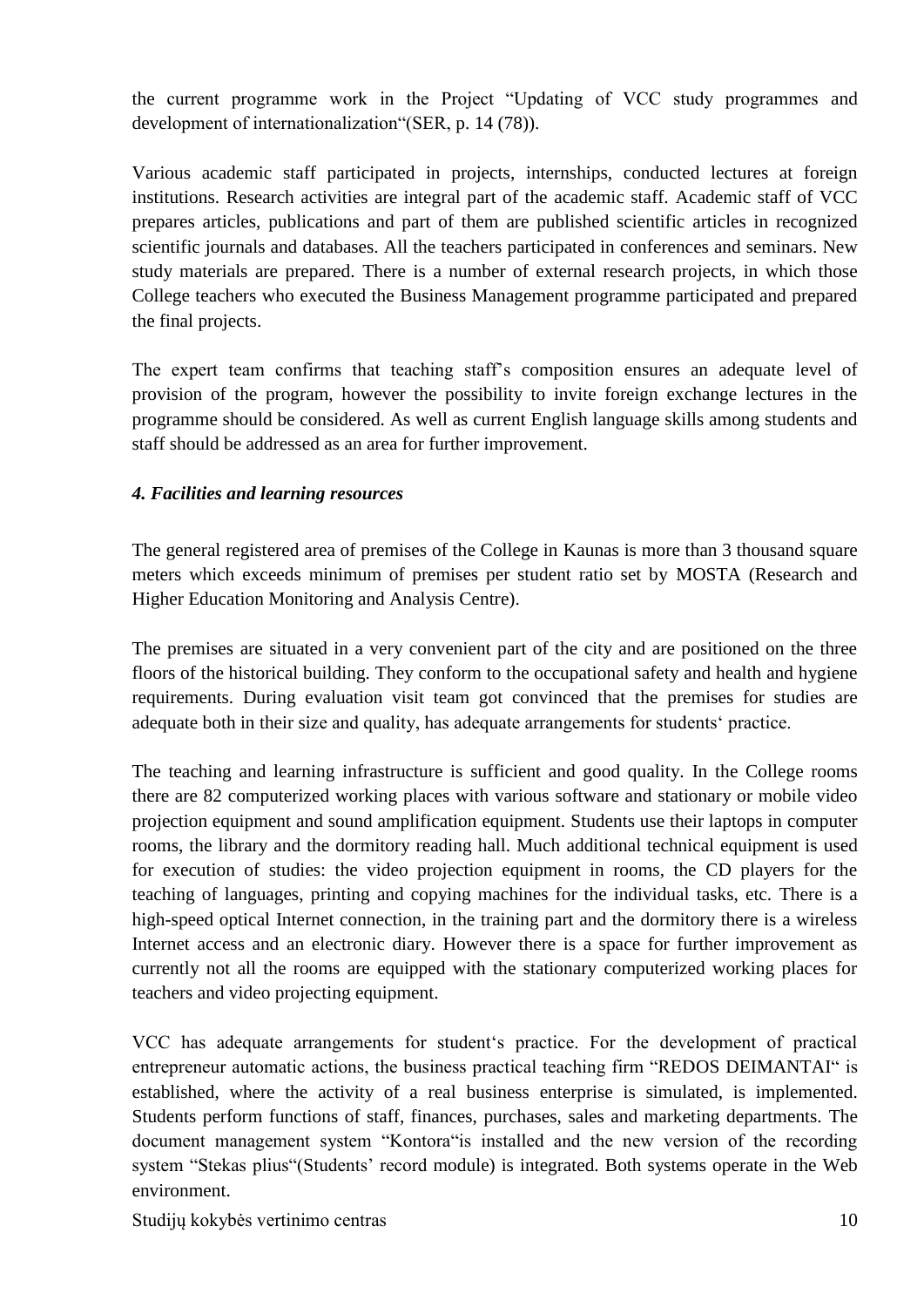As the study program aims state that this program is seeking to prepare graduates who can create own companies there is a clear need to focus on the development of skills needed for setting up new businesses. For strengthening of the program, along with the stronger emphasis on entrepreneurship in curriculum as already noted, establishment of Business Incubator could be a good investment to foster entrepreneurship among students and to facilitate start-ups of students companies could be considered.

The College library consists of two branches: Vilnius Central Library and Kaunas library. The structure of the libraries is: the funds storage, an open fund, a reading hall, a computer hall. There are 15 computerized working places in Vilnius and 9 in Kaunas Internet reading halls. There is a wireless Internet connection. Students can use the Internet, e-mail and various programme for studies ("Stekas – accounting" (JSC "Stekas"), "Balansas" (JSC "Rivilė"), SPSS and others) for free. In 2010, both libraries were refurbished, bookshelves were replaced.

The library has the access to the EBSCO Publishing databases and bibliographic information management program RefWorks from the project "eMoBD.LT: the Opening of Electronic Research Databases for Lithuania" funds. The relevant literature to the program is available meeting the demands of MOSTA. The College's subscribed databases contain more than 62 000 scientific publications and 1972 e-books in English, as well other teaching material. Teaching materials are adequate and accessible.

## *5. Study process and student assessment*

The study programme focuses on the implementation of innovative study methods, evaluation methods of learning outcomes and the listing of criteria, and student counseling.

The study programme learning outcomes evaluation system is clear, publicly available and suitable to evaluate study results. In the descriptions of the study subjects (SER, Appendix 5) learning outcomes are formulated so that their results could be evaluated according to the definite criteria. The study programme subjects' results create assumptions to implement consistently the learning outcomes of knowledge, understanding, application, analysis and synthesis levels. The learning results include the general, study field, optional and specialization course units *Knowledge and the cognitive, practical, transferable abilities,* needed to acquire the manager qualification.

The students" learning outcomes criteria are related to the study results and are indicated in the description of every subject. The study results of every subject reflect the results of a study programme. Appropriately, a student is assessed according to his learning outcomes. Assessing the study subject, the cumulative score is used, which composition is calculated according to the proportions indicated in the programme description. In the cumulative assessment, the learning outcomes are assessed by the midterm and final exams. A subject"s semester final mark is composed of the sum of the midterm assessment and an exam or a student"s project marks multiplied by weighting coefficients. Although it is necessary to admit that not all the criteria for the assessment of learning outcomes are clear, specifically for the assessing the level of the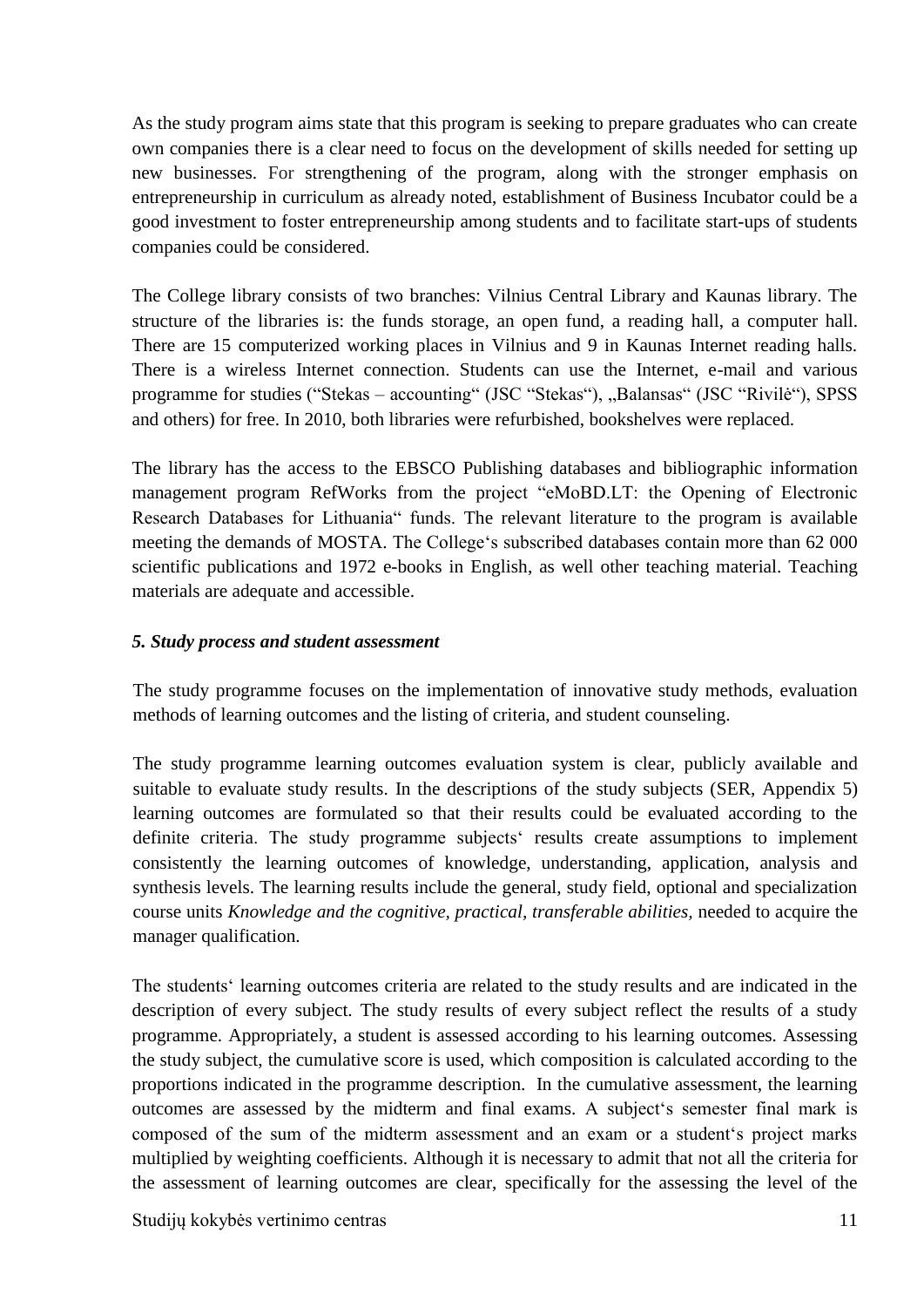students" achievements. Practicable performance, the monitoring and corrections of the assessment criteria of study learning outcomes needs close attention by the Study Programme Committee.

According to the requirements for college level studies study programme subjects are divided into three parts: general subjects, study field subjects, special study subjects combining the final practical training, the preparation of the final project and optional subjects.

Students' knowledge and abilities are evaluated by the application of accumulative evaluation system, which allows to evaluate a student's progress during the whole semester. The final assessment consists of the general evaluation of intermediate accounts, individual or group work performed during practice and the project work. Examination session time is in the study process schedule.

The general study volume, separate subjects and their groups, the final project, students' individual and class work, practice and other practical training volumes conform to the requirements of legislation. It refers also to the proportion between the contact and individual work of a subject and is in compliance with legal requirements. The academic staff applies the latest IT technologies, MOODLE environment to communicate and counsel students. The distance education is going to be executed from next study year.

Innovative teaching and learning methods are applied in the study program like problem solving, group work, case studies, business simulation, team work, etc. thus developing students" critical and analytical thinking, problem solving abilities, creativity, independence, responsibility and constructive activity.

The student drop-out rate is still very high indeed. As it stated in SER (SER, p. 23  $(-127)$ ) only about 65% of the enrolled students graduate from the full-time Business Management studies and only 45% of the enrolled students graduate from the part-time studies. In order to reduce drop-out rate a tutor to the first year students has been provided. Although administration is looking to ensure the quality of studies and to keep certain level of students performance, still much closer monitoring of the reasons and actions regarding to the drop-out rates is further needed. The students" retention strategy could be elaborated in order to ensure that students who are motivated to study have the necessary counseling.

Students provides feedback at the end of each semester on studies. Students have possibilities to participate in the scientific, developing citizenship, cultural and sports activities. To enhance students' activities new structures been established at VCC, in 2012, the Young Researchers Club was established, which aims at involving students into the scientific-exploratory activity: to prepare the projects of applied nature, participate in the conferences organized by other high education schools and make per presentations. In 2012, the Alumni Club was established, which activity provides more opportunities to enhance the study process, continue and develop the relation between the College community and the graduates. Unfortunately, the expert team is not able to confirm the current positive effect of Alumni club for the programme's development as none of the graduates the team met knew anything about this club.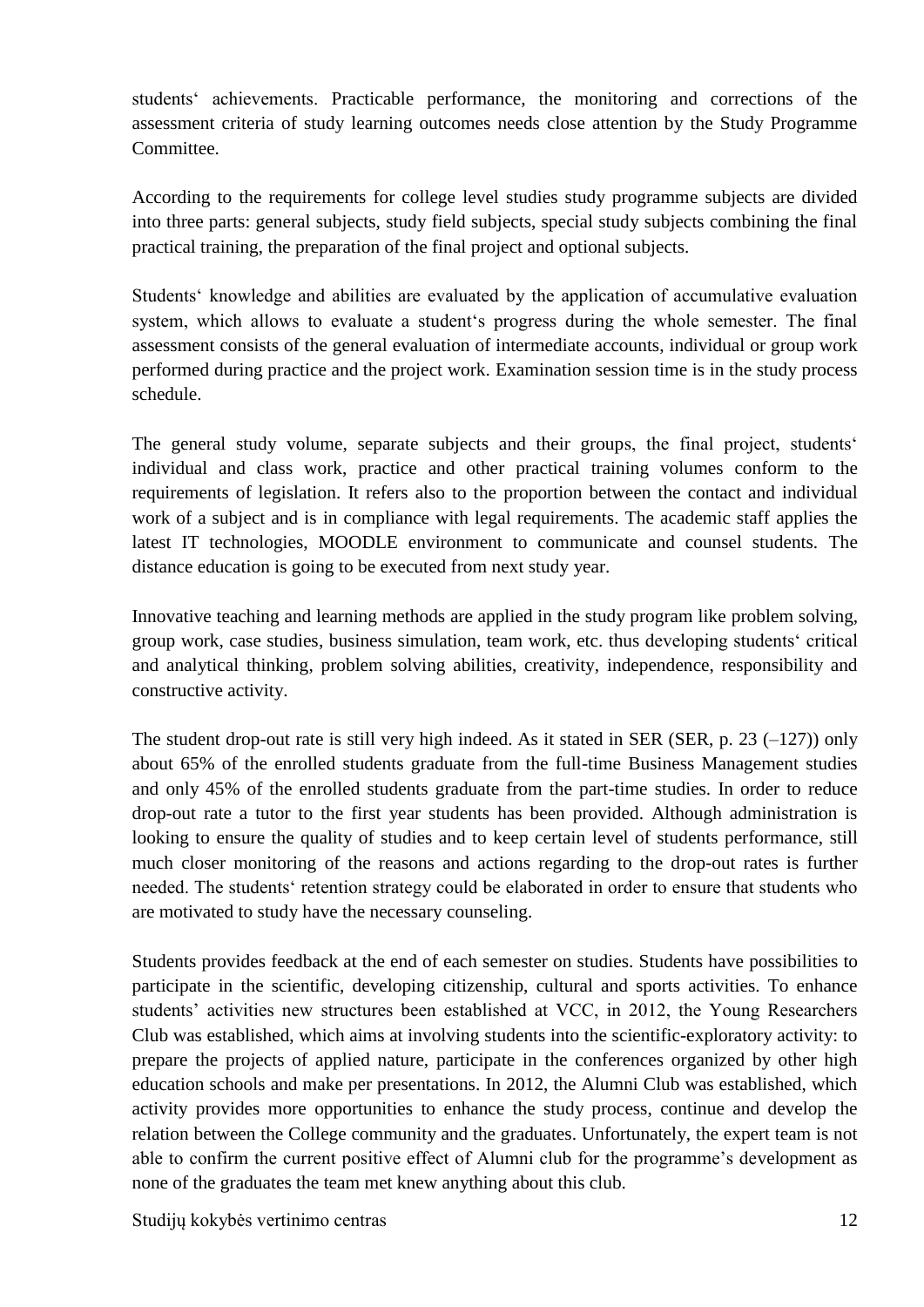There are some international partnerships created at VCC. As noted above, the College cooperates with 38 foreign educational institutions. The College is the member of international (EURASHE, UNDP GLOBAL COMPACT) as well as of local organizations and associations, actively participates in the EU Life-Long-Learning (ERASMUS, LEONARDO DA VINCI, GRUNDTVIG), youth (YOUTH IN ACTION) programmes. 10 students from VCC Kaunas branch visited foreign institutions (in Finland, Belgium, UK, etc.) for 4-5 months studies during the assessed period, 3 students visited foreign institutions for practice. As well students are willing to join the ERASMUS students and together study subjects in a foreign language. The expert team suggests looking for more partnerships in English speaking countries and to more specialized Colleges, for example at Nottingham in the UK.

#### *6. Programme management*

The responsibilities for decisions and monitoring of the implementation of the programme are clearly allocated in the internal legal documents and performed by Academic Board, Management Department, Study Programme Committee, etc. The Committee is responsible for the initiation of the study programme updating, execution control, quality and development what is taking place regularly. Since 2010 the study program was reorganized according to the ECTS system. Students are well represented in the management bodies and have opportunities to give proposals to the Departments and the Academic Board regarding improvement of the study program.

The internal quality assurance measures are effective and efficient. Implementation and development of the study programme is the integral process part of the College Internal Study Quality Management System (hereinafter CISQMS) introduced since 2008 according to the ISO 9001 standard. The internal quality assurance system is continuously improvement to meet the requirements of European Standards and Guidelines of quality assurance. With the view of strengthening the management of the quality of the implemented study programme (according to the outcome of College Internal Quality Management System Improvement Project VP1-2.1- ŠMM-04-K-02-004, implementation period 2011-03-01–2013-04-15). The improved organizational structure should generate better internal conditions for the improvement of the study programme quality.

Information and data on the implementation of the programme are regularly collected and analyzed, e.g., at the beginning of 2013, the survey of a sociological effect was started: the independent researchers conduct surveys and discussions with the College teachers, students, administrative staff, graduates and employers on the completeness of study quality means and the quality of dissemination of information. Means of observation and development (students and academic staff surveys, discussions, analysis of learning outcomes, etc) applied in the College allows one to assess the efficacy of the study programme implementation, especially on the basis of learning outcomes. The outcomes of internal and external evaluations of the programme are used for the improvement of the programme.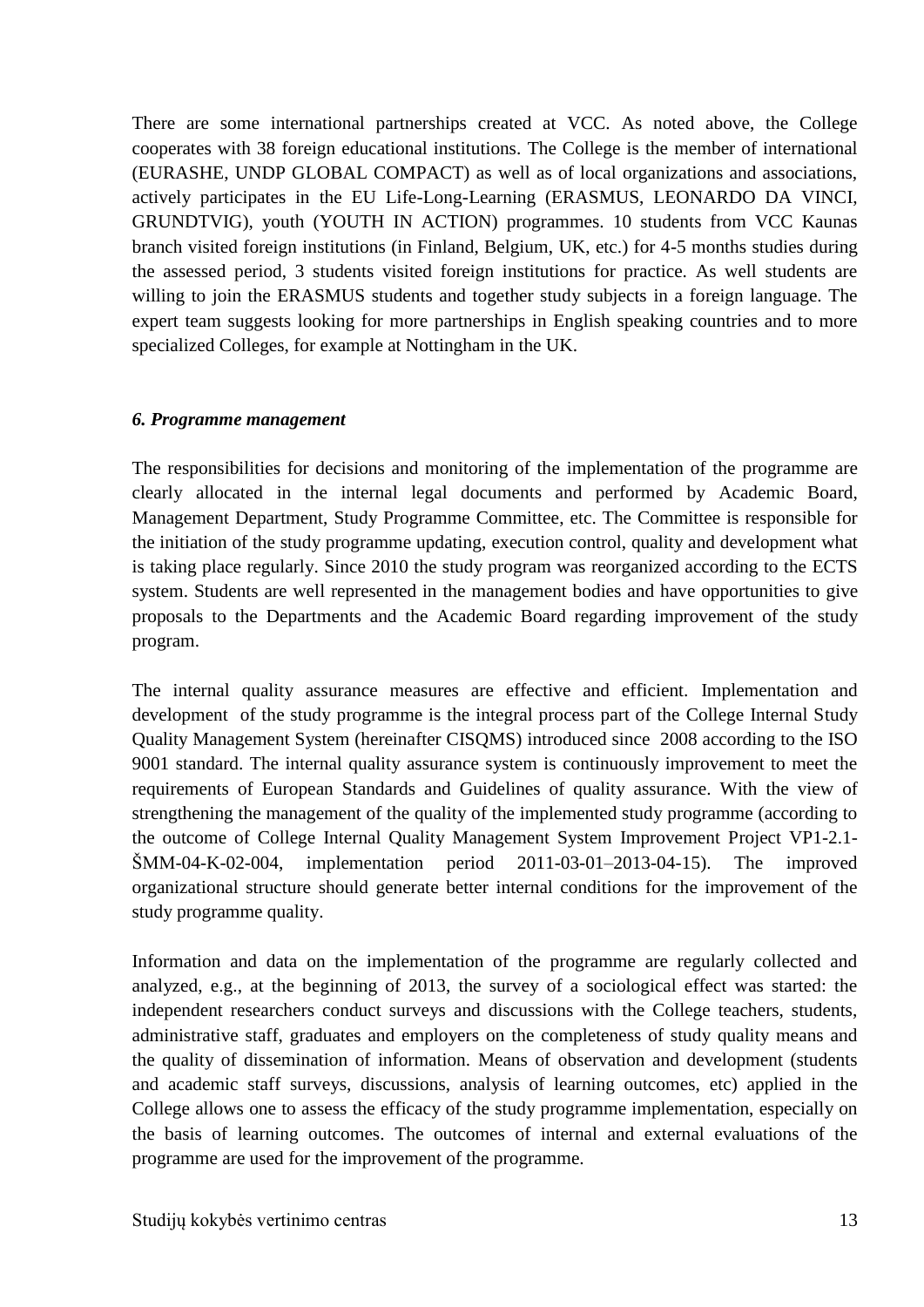The evaluation and improvement processes involve stakeholders. The College provides students with placements. The social stakeholders - employers, the College Establisher CE *Union of Lithuanian Cooperatives* and managers of its legal enterprises, the representatives of placements, the representatives of other higher education institutions, etc. are invited to the final project assessment boards, supervise and review students" final projects, provide training for teachers and are invited as guest lectures. Stronger engagement of graduates and other stakeholders representing broader range of business community would be very beneficial for further development of this study program. For the benefits of the program development the expert team find it critical to involve the broader range of stakeholders aiming to get more insights regarding program positioning in the market, development of specializations, etc. The proposed body should act more on strategic level, serve as advisor in identifying the strategic objectives of the College.

It is necessary to admit that the further study programme development plan needs to be elaborated including goals and indicators to be achieved. As it was noted by the expert team during site visit the strategic meeting of the program development takes place once a year and the team recommends to arrange these meetings more regularly including social partners representatives to analyze the development opportunities of the program. Advisory Board of Stakeholders including a wider range of business community representatives' establishment would be beneficial for programme development and, as noted above, should be established.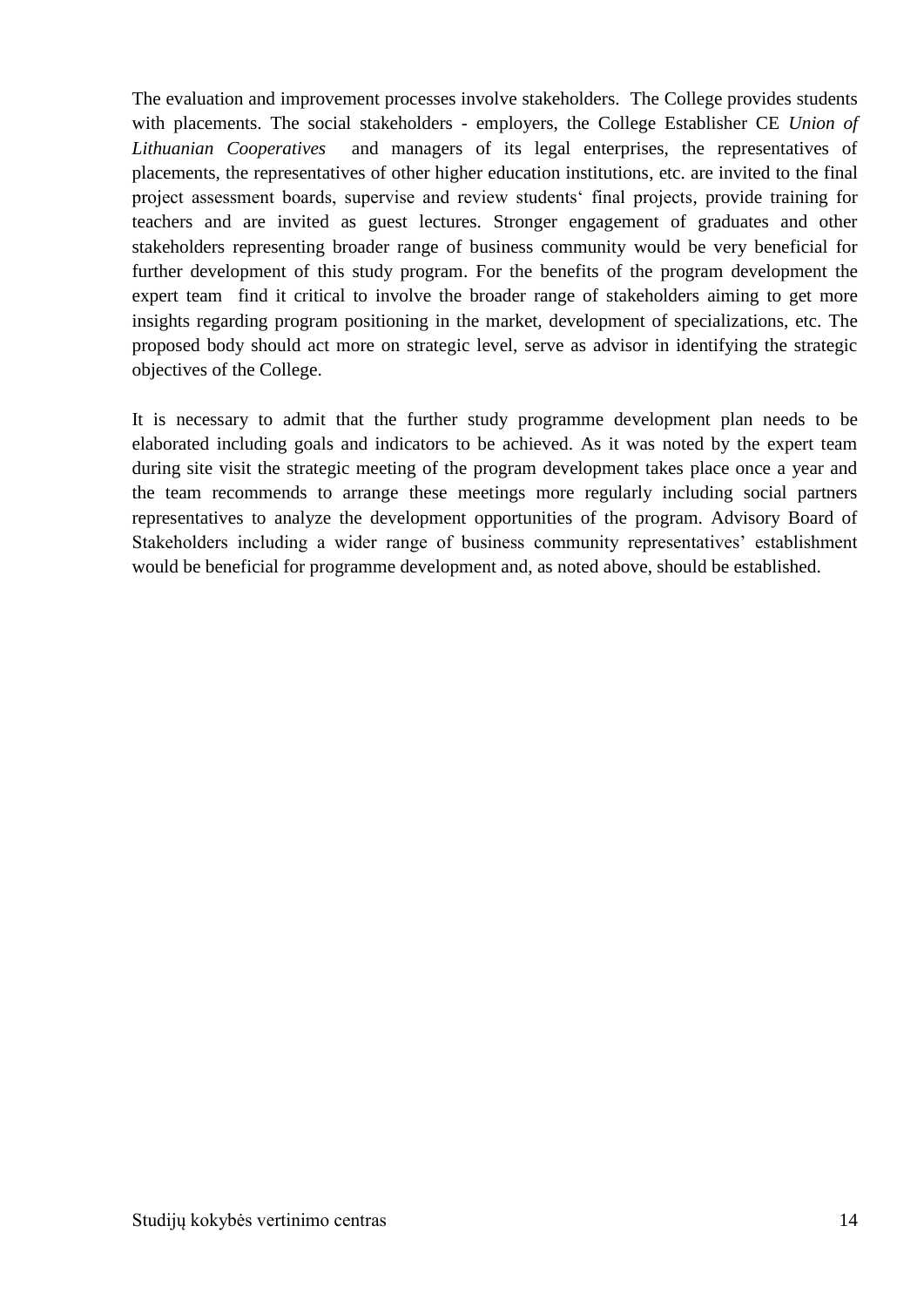#### III. RECOMMENDATIONS

- 1. Adjustment of study programme aims and learning outcomes is needed to the specialization of the Trade Business as well stronger emphasis on entrepreneurship in the curriculum is needed to match the aims of the programme;
- 2. Adjustment of the core subjects is now required aligning with aims and LO and mission of VCC; there is a lack of core management subjects;
- 3. Staff ability in English needs reviewing and development; foreign exchange teachers need to be invited to internationalise this programme;
- 4. Establishment of Business Incubator to facilitate start-ups of students companies has now to be considered;
- 5. The student"s retention strategy should be elaborated; in order to ensure that, much improved counseling for students is needed; the programme needs rebranding;
- 6. This programme needs greater internationalization to make the study process more appropriate for the  $21<sup>st</sup>$  century;
- 7. Establishment of Advisory Board involving broader range of stakeholders for the benefit of development of programme should be considered**;**
- 8. There needs to be more regular strategic planning and implementation meetings of senior staff;
- 9. A stronger advertising policy is required to engage the public and potential students for this programme.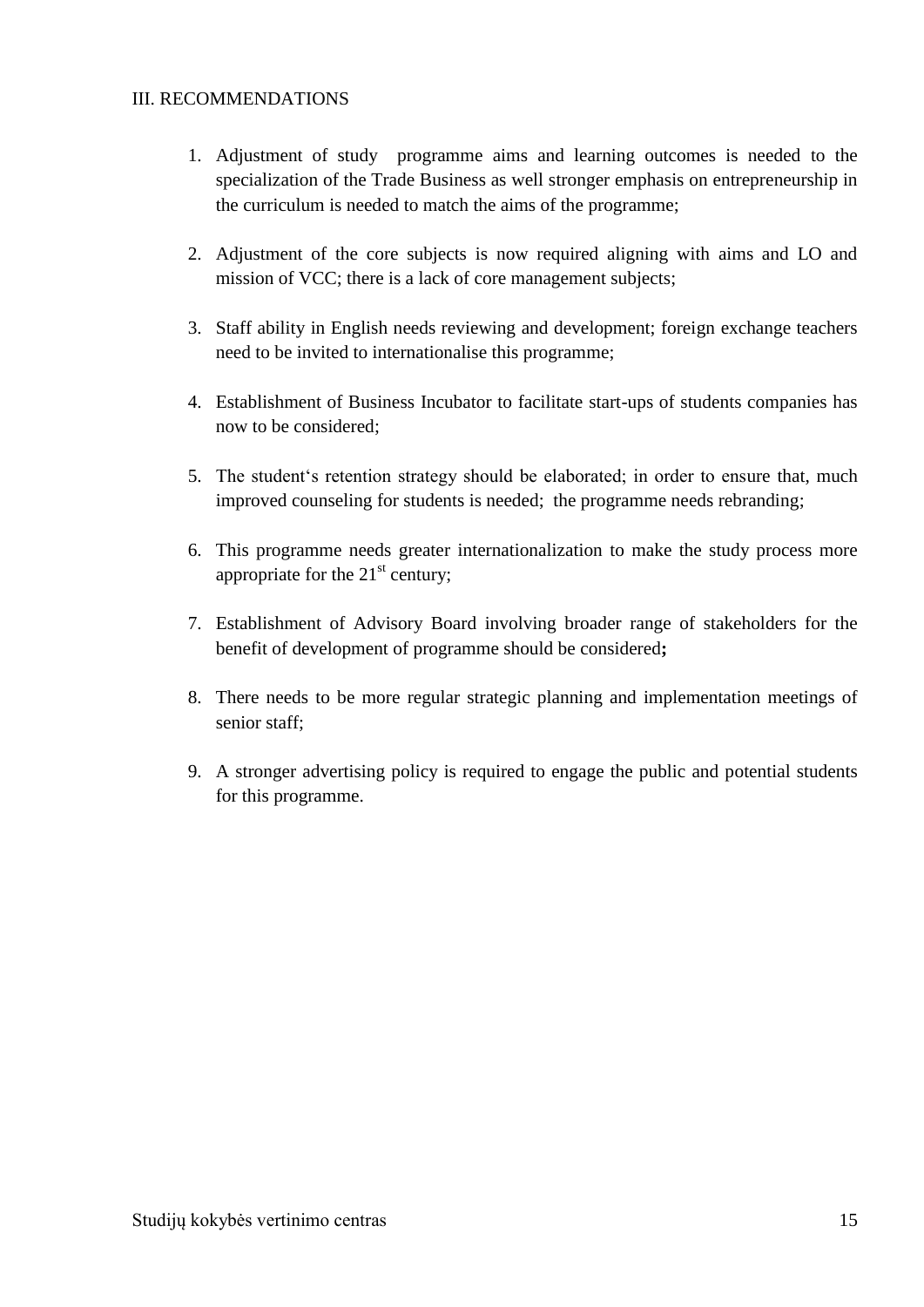## IV. SUMMARY

The main strengths of the study programe *Business Management* include the following:

- 1. Internal quality assurance system has a growing presence in the development of the program and VCC;
- 2. The Professional development opportunities for teaching staff are given rather high priority;
- 3. At the Kaunas campus, facilities are broadly suitable overall;
- 4. Teaching methods delivered in the program are updated and appropriate for the achievement of the intended learning outcomes;
- 5. Mobility opportunities for students and teaching staff are available.

The main weaknesses of the study program *Business Management* include:

- 1. The specialization Business Administration within the study program does not correspond with the latest market trends and the needs of students. Stronger emphasis on entrepreneurship in curriculum would be desirable to match the aim of this study programme; relevant adjustment is needed to the aims and learning outcomes;
- 2. There is a lack of core management subjects in the programme study field subjects part aiming at obtaining necessary competencies in the field of Business and Management;
- 3. Staff ability in English needs significant improvement; foreign exchange staff need inviting;
- 4. There is not sufficient internationalization of study programme overall for the  $21<sup>st</sup>$ century; Lithuania is international and part of the EU;
- 5. Weak positioning of the programme is not helping to cope with declining number of students; some rebranding is needed;
- 6. Retention strategy is not developed in order to decrease high dropout rates of students; improved student counselling at Kaunas is required;
- 7. Weak involvement of graduates and other stakeholders of representing wider range of business community in development of study programme needs reviewing; more effective strategic planning needs investigation to uprate and vitalize this programme at Kaunas;
- 8. A more intensive advertising policy is required to engage the public and potential students with this programme at Kaunas.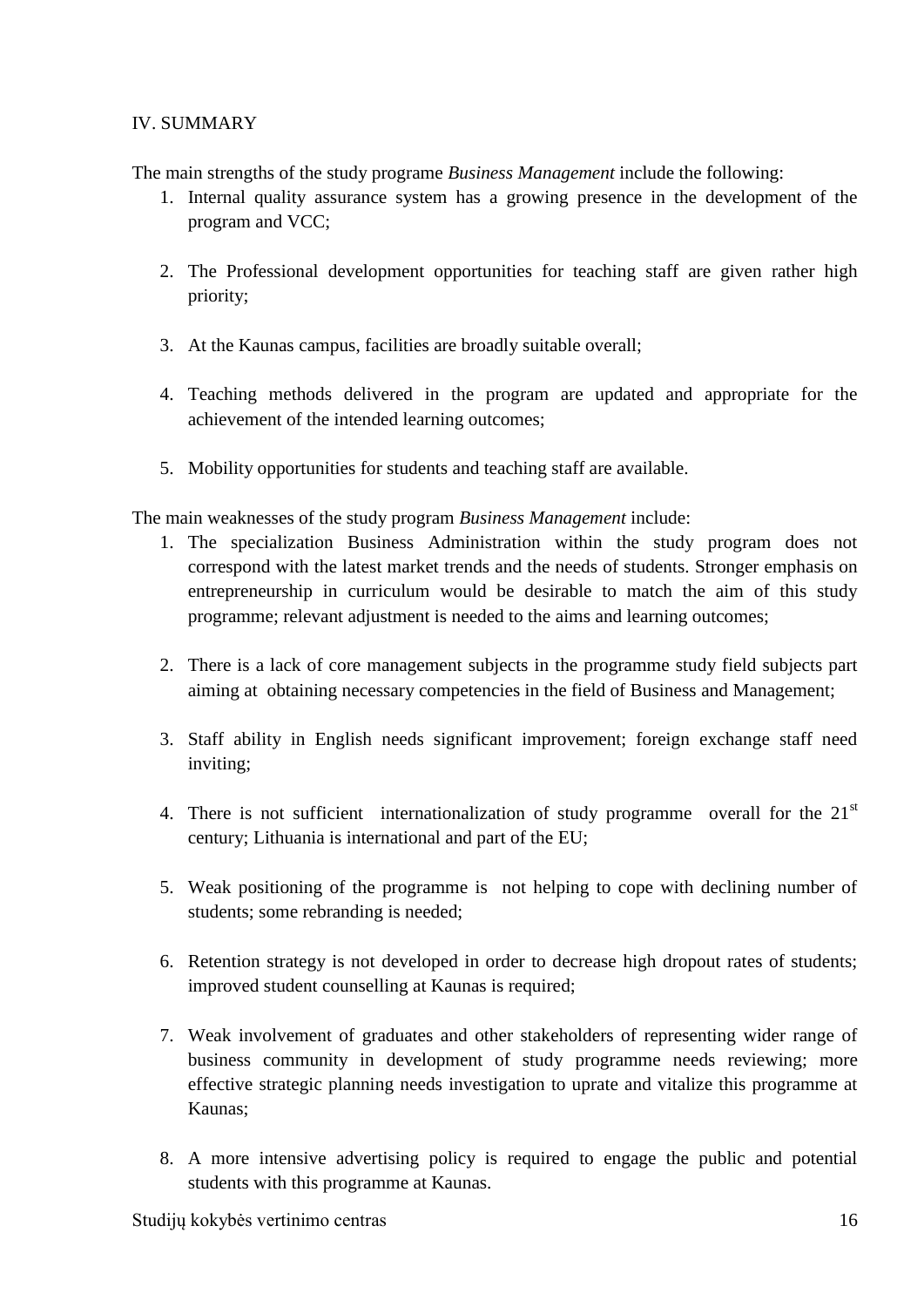#### V. GENERAL ASSESSMENT

The study programme *Business Management* (state code – 653N20011) at Vilnius Cooperative College (Kaunas Branch) is given **positive** evaluation.

| No. | <b>Evaluation Area</b>                                                                                     | <b>Evaluation Area</b><br>in Points* |
|-----|------------------------------------------------------------------------------------------------------------|--------------------------------------|
| 1.  | Programme aims and learning outcomes                                                                       |                                      |
| 2.  | Curriculum design                                                                                          | 3                                    |
| 3.  | <b>Staff</b>                                                                                               |                                      |
| 4.  | Material resources                                                                                         |                                      |
| 5.  | Study process and assessment (student admission, study process<br>student support, achievement assessment) |                                      |
| 6.  | Programme management (programme administration, internal quality<br>assurance)                             |                                      |
|     | <b>Total:</b>                                                                                              | 16                                   |

*Study programme assessment in points by evaluation areas*.

\*1 (unsatisfactory) - there are essential shortcomings that must be eliminated;

2 (satisfactory) - meets the established minimum requirements, needs improvement;

3 (good) - the field develops systematically, has distinctive features;

4 (very good) - the field is exceptionally good.

Grupės vadovas:<br>Team leader:

Dr. Michael Emery

Grupės nariai:

Team members: Prof. dr. Tatjana Volkova

Mr. Paul O"Sullivan

Ms. Karolina Zelbienė

Mr. Dionis Martsinkevichus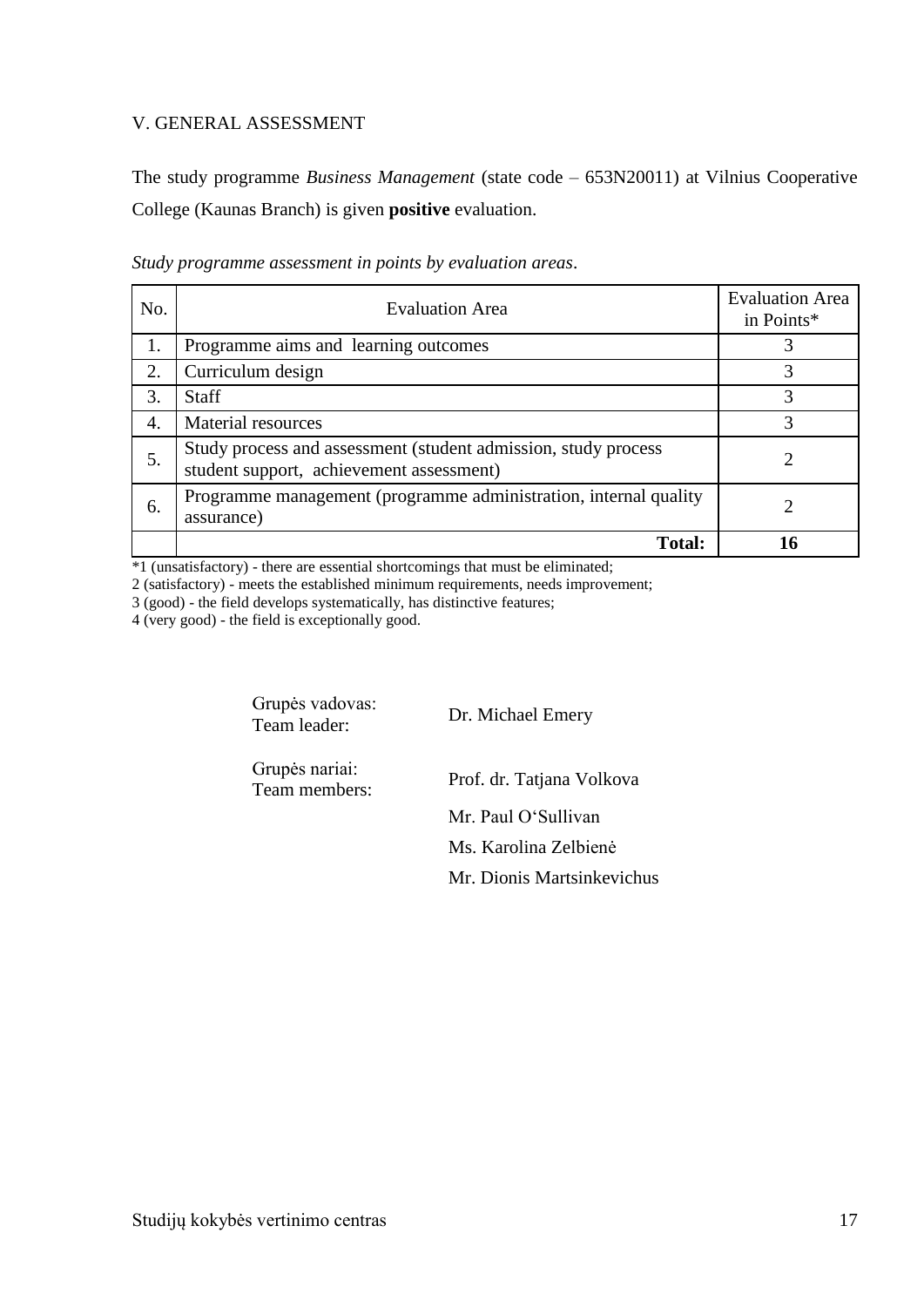#### **VILNIAUS KOOPERACIJOS KOLEGIJOS (KAUNO SKYRIAUS) PIRMOSIOS PAKOPOS STUDIJŲ PROGRAMOS** *VERSLO VADYBA* **(VALSTYBINIS KODAS – 653N20011) 2013-06-28 EKSPERTINIO VERTINIMO IŠVADŲ NR. SV4-263 IŠRAŠAS**

**<**...**>**

#### **V. APIBENDRINAMASIS ĮVERTINIMAS**

Vilniaus kooperacijos kolegijos (Kauno skyriaus) studijų programa *Verslo vadyba* (valstybinis kodas – 65303S146, 653N34002) vertinama **teigiamai**.

| Eil.<br>Nr. | Vertinimo sritis                                 | <b>Srities</b><br>įvertinimas,<br>balais* |
|-------------|--------------------------------------------------|-------------------------------------------|
| 1.          | Programos tikslai ir numatomi studijų rezultatai |                                           |
| 2.          | Programos sandara                                | 3                                         |
| 3.          | Personalas                                       | 3                                         |
| 4.          | Materialieji ištekliai                           | 3                                         |
| 5.          | Studijų eiga ir jos vertinimas                   | ↑                                         |
| 6.          | Programos vadyba                                 | っ                                         |
|             | Iš viso:                                         |                                           |

\* 1 - Nepatenkinamai (yra esminių trūkumų, kuriuos būtina pašalinti)

2 - Patenkinamai (tenkina minimalius reikalavimus, reikia tobulinti)

3 - Gerai (sistemiškai plėtojama sritis, turi savitų bruožų)

4 - Labai gerai (sritis yra išskirtinė)

**<**...**>**

# **IV. SANTRAUKA**

Pagrindiniai studijų programos *Verslo vadyba* privalumai:

1. Vidinė kokybės užtikrinimo sistema vis daugiau pasitelkiama programos ir VKK tobulinimui.

2.Gana aukštas prioritetas skiriamas dėstančiojo personalo profesinio tobulinimosi galimybėms.

3.Kauno skyriaus patalpos bendrąja prasme yra tinkamos, padalinys išsidėstęs geroje vietoje.

4.Programos dėstymo metodai yra atnaujinami ir pritaikyti studijų rezultatams siekti.

5.Studentams ir dėstytojams sudarytos judrumo galimybės.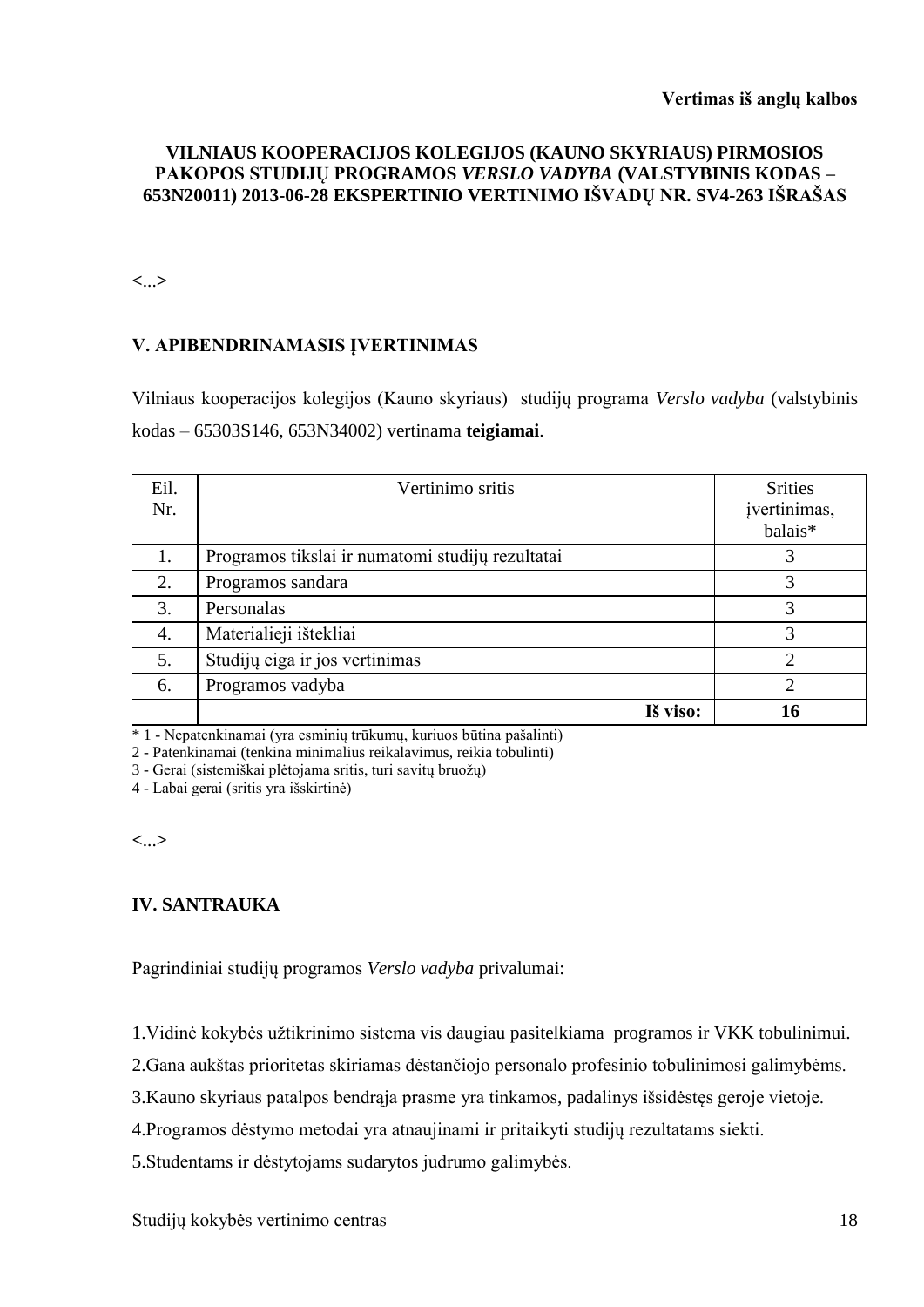Pagrindiniai studijų programos *Verslo vadyba* trūkumai:

1.Studijų programos Verslo administravimo specializacija neatitinka naujausių rinkos tendencijų ir strudentų poreikių. Pageidautina, kad studijų turinyje daugiau dėmesio būtų skiriama verslumui, kad jis būtų suderinamas su šios studijų programos tikslais atitinkamai reiktų pataisyti tikslus ir studijų rezultatus.

2.Programos studijų krypties dalykuose trūksta pagrindinių vadybos dalykų, kurių tikslas – įgyti pagrindinių kompetencijų Verslo vadybos srityje.

3. Turėtų būti pagerintos personalo anglų kalbos žinios; turėtų būti pasikviesta dėstytojų iš užsienio

4. XXI amžiuje studijų programa nėra pakankamai tarptautiška; Lietuva yra tarptautinė ir priklauso ES.

5. Menkas programos reklamavimas nepadeda išspręsti mažėjančio studentų skaičiaus problemos; turėtų būti atnaujinamas programos ženklas.

6. Nėra sukurtos jokios išlaikymo strategijos, siekiant išvengti didelio studentų nubyrėjimo skaičiaus; studentų konsultavimo sistema Kauno skyriuje turėtų būti patobulinta.

7. Reiktų, kad absolventai ir kiti socialiniai dalininkai, kurie atstovauja didesnę verslo bendruomenės dalį, aktyviau dalyvautų tobulinant šią studijų programą; efektyvesnis stateginis planas turėtų būti sukurtas tam, kad ši programa Kaune galėtų būti atnaujinta ir atgaivinta.

8.Reiktų skubiai sukurti efektyvią reklamos strategiją, kad į šią programą Kaune būtų galima pritraukti visuomenę ir potencialius studentus.

## **III. REKOMENDACIJOS**

1.Reiktų taisyti studijų programos tikslus ir studijų rezultatus pagal Prekybos verslo specializaciją, taip pat studijų turinyje reiktų labiau pabrėžti verslumą, kad jis atitiktų programos tikslus.

2.Šiuo metu reiktų suderinti pagrindinius dalykus su tikslais ir studijų rezultatais bei VKK misija; trūksta pagrindinių vadybos dalykų.

3.Dėmesys turėtų būti skiriamas personalo anglų kalbos žinioms ir jų tobulinimui; siekiant internacionalizuoti šią programą, turėtų būti kviečiami dėstytojai iš užsienio.

4.Ekspertų grupė rekomenduoja apsvarstyti galimybę steigti Verslo inkubatorių, kad būtų galima palengvinti studentų verslo pradžią.

Studijų kokybės vertinimo centras 19 5. Turėtų būti sukurta studentų išlaikymo strategija; tam, kad tai užtikrinti, turėtų būti patobulinta studentų konsultavimo sistema; turėtų būti atnaujintas programos ženklas.